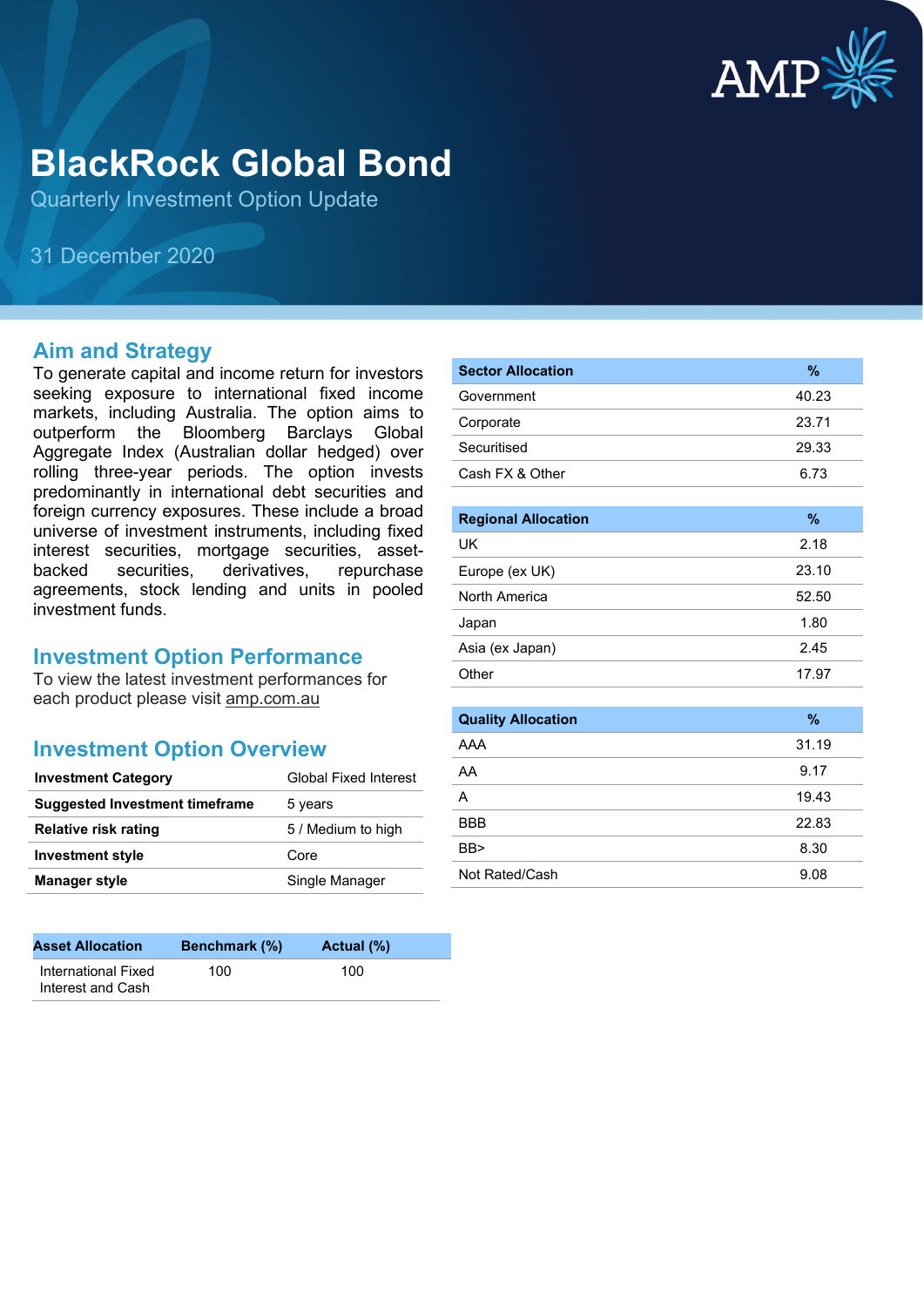## **Portfolio Summary**

The investment option outperformed its benchmark over the quarter on the back of further positive sentiment in financial markets. The outperformance was driven by its pro-risk exposure in areas of credit and emerging markets. Within credit strategies, the main contributors included an overweight exposure to securitized assets, select high yield names and investment grade industrials. Within industrials, an overweight exposure to communications and technology names outperformed.

Emerging market strategies also added well to performance with the fund's overweight allocation to emerging market hard currency debt being the key contributor. In addition, select allocations in emerging market local currency debt contributed, most notably from an overweight to Mexico sovereign debt. Emerging market currency positioning contributed overall, driven by a long Mexican peso position.

Macro rates strategies posted positive returns. An underweight to US duration, off-benchmark allocation to US inflation-linked bonds and overweight to Eurozone peripheral debt including Italy and Greece added to returns over the quarter. In addition, an underweight exposure to UK inflation-linked bonds and underweight to Germany duration contributed, as did an overweight to Canada duration. Positive returns were partially offset by the US yield curve positioning and overweight to Australian government bonds. Developed market currencies posted negative returns, led by a long position in the Japanese yen. This was partially offset by short positions in the US dollar, euro, Canadian dollar and Swiss franc.

#### **Investment Option Commentary**

Financial markets ended the year with another strong quarter of performance in risk assets, capping off a remarkable turnaround from the first quarter of 2020. Vaccines against Covid-19 from Pfizer, Moderna and AstraZeneca were each shown to be highly effective in trials, with rollout programmes commencing across several key major economies such as the US and in Europe. Economies around the world do however remain burdened with rising rates of infection and hospitalizations, with fresh lockdown measures introduced once more. Joe Biden won the contest for the White House in the US, while the UK and the EU agreed to terms of a trade deal just days before the 31 December 2020 deadline.

Risk assets once enjoyed another strong quarter across the board. Emerging market assets led the way, supported not just by positive vaccine developments and further policy support from developed markets, but also by a weaker US dollar and higher commodity prices. The dollar lagged it's G10 peers alongside the Japanese yen given the risk-on moves. Similarly, commodities enjoyed a stronger quarter on optimism around global demand given renewed vaccine hopes. Brent Crude, for example, rallied 26.6% over the quarter. Credit spreads also compressed, with high yield outperforming investment grade. In developed market government bonds, US Treasury yields sold off on the back off the Election outcome and the positive vaccine news, while government bond yields were range-bound in other areas such as the UK, Germany and Japan.

### **Outlook**

Thanks to historic stimulus – both from central banks and governments - in reaction to the onset of the pandemic, the real economy that is emerging from this crisis has a tremendous amount of underappreciated momentum. They think that the path of fiscal policy, and its timing, could have an important impact on the economies and they estimate that the level of real GDP through the end of 2021 could potentially vary by several percentage points depending on the degree of fiscal stimulus enacted.

In terms of positioning, BlackRock remains comfortable holding a moderately pro-risk stance, particularly if paired with adept security selection. They see opportunities in parts of the high yield market both in Europe and in the US. In fact, they think that nowadays there is not enough return potential in the highest-rated parts of fixed income to warrant a meaningful allocation. They are also comfortable taking positions in securitized assets and emerging market countries today, but again, through a filter of intense security selection, and generally at the higher quality ends of the rating spectrum.

Nonetheless, BlackRock are cognisant that there are a range of potential risks for economic growth and financial markets globally. These include potential downside short-term risks to economic activity from newly implemented lockdown measures and the risk of policy fatigue from governments, despite central bank's commitment to remain accommodative. They consistently run the portfolio through a broad range of stress tests to ensure that all their positions are deliberate, that they put on hedges where appropriate, and ultimately to mitigate tail risks.